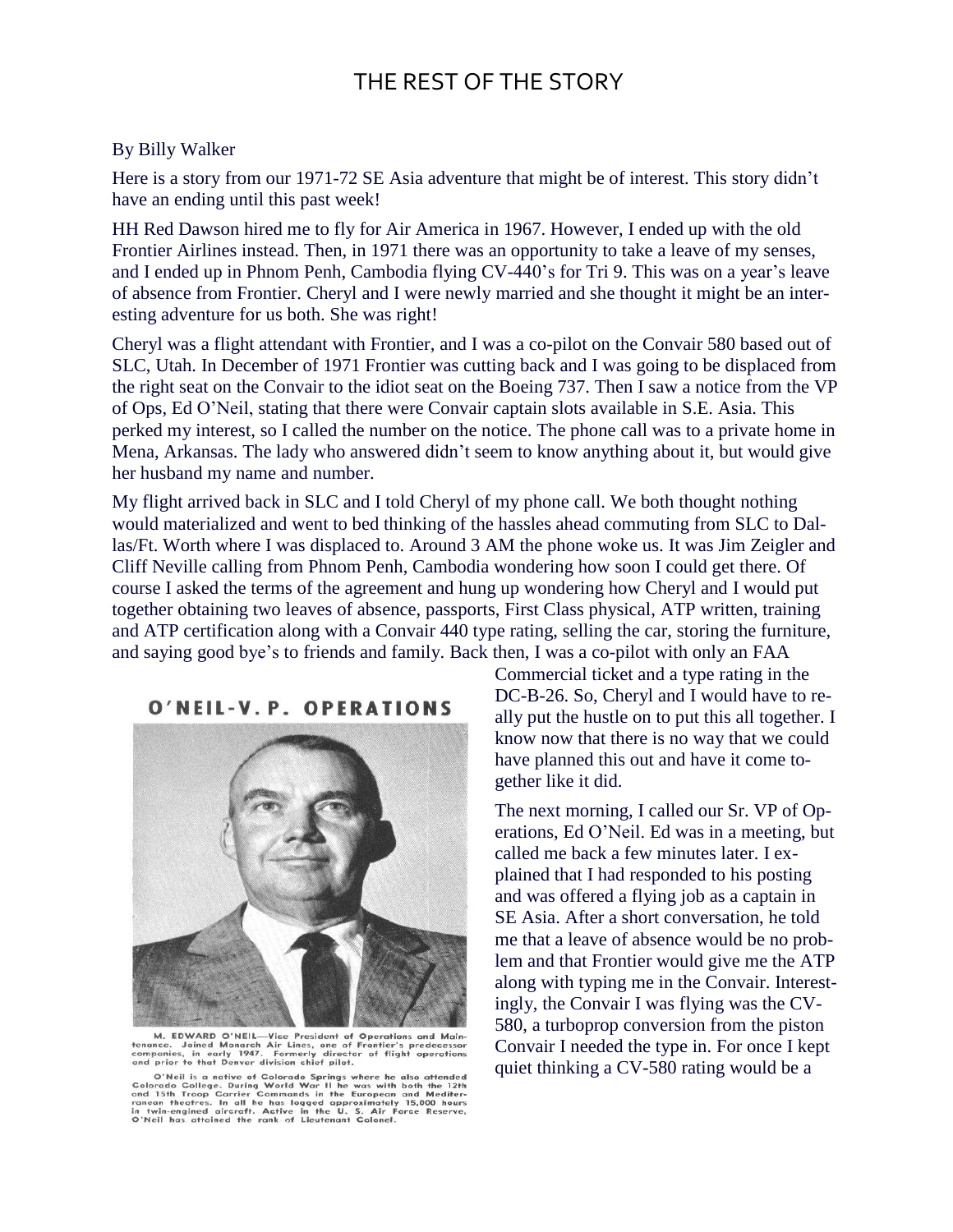good thing and that I could get the piston rating next.

There was a quickie weekend ground school in Denver where I took the ATP written. Legendary United instructor, John Darley, successfully put hundreds thru his school. Then I got a simulator session and airplane flight check in the CV-580. When the FAA inspector filled out the new cer-



days following that 3 AM phone call!

tificate mine was the first one since the FAA changed the type rating description. Mine read CV-340A/440A. It was supposed to read CV A340/A440. The "A" stood for Allison, the engines powering "The Mountain Master." I found this out later when the error was corrected via a subsequent type rating.

When I saw how my certificate read, I figured the folks in Cambodia wouldn't notice. Perhaps the worst thing for us would be a trip to a part of the world we hadn't seen. Later, when I checked in with operations, no one asked why my rating looked different from the CV-240/340/440 which was shown on the other captain and chief pilot's certificates. I was made legal too, as the DCA in Phnom Penh issued me a Cambodian ATP with all the proper ratings and authorizations. I was able to pass the flight check as I was familiar with the engines which are nearly the same as those on the B-26 I flew. Also, I brought along Captain Jack Schade's Frontier CV-340 manual, which I reviewed on the flight over. Looking back, the most amazing thing was that all that needed doing was accomplished with us reporting in Phnom Penh just 22

The living in Phnom Penh was a far cry from my expectations of a war zone. The flying was great as the aircraft had enough performance to get us up out of the ground fire outside the airport perimeters. The CV-440's were just off the line at Finnair and were immaculate. We flew regular passengers within Cambodia. Flights originated in Phnom Penh at Pochentong International Airport and went either to Battambang to the NW on the Thai border, or to Kompongsom (Sihanoukville) to the SW on the Gulf of Siam. Later we had flights to Bangkok and to Siem Reap when we would take Khmer soldiers into the fighting near the Temples of Angkor Wat.

Early in 1972 things were pretty quiet in Phnom Penh and we were feeling reasonably secure when a vicious attack by the NVA commandos and Khmer Rouge began around 2 AM on March 22<sup>nd</sup>, which lasted nearly two hours. There were some 80 Russian 122mm rockets, 40 mm rockets, mortars and other munitions landing around the city. More than 30 landed around the airport. This first attack killed 75 wounding 112 civilians. One of our Convair's suffered a couple of shrapnel punctures that night. This would be the first of many attacks.

Our US Army friends arrived at our villa to evacuate us to the US military compound. The US government was reporting there were no US military in Cambodia. Happily, this report was very inaccurate. Another report with questionable veracity was when the Russian Ambassador in Phnom Penh made the statement that Russia was NOT supplying arms to the communist forces in Cambodia.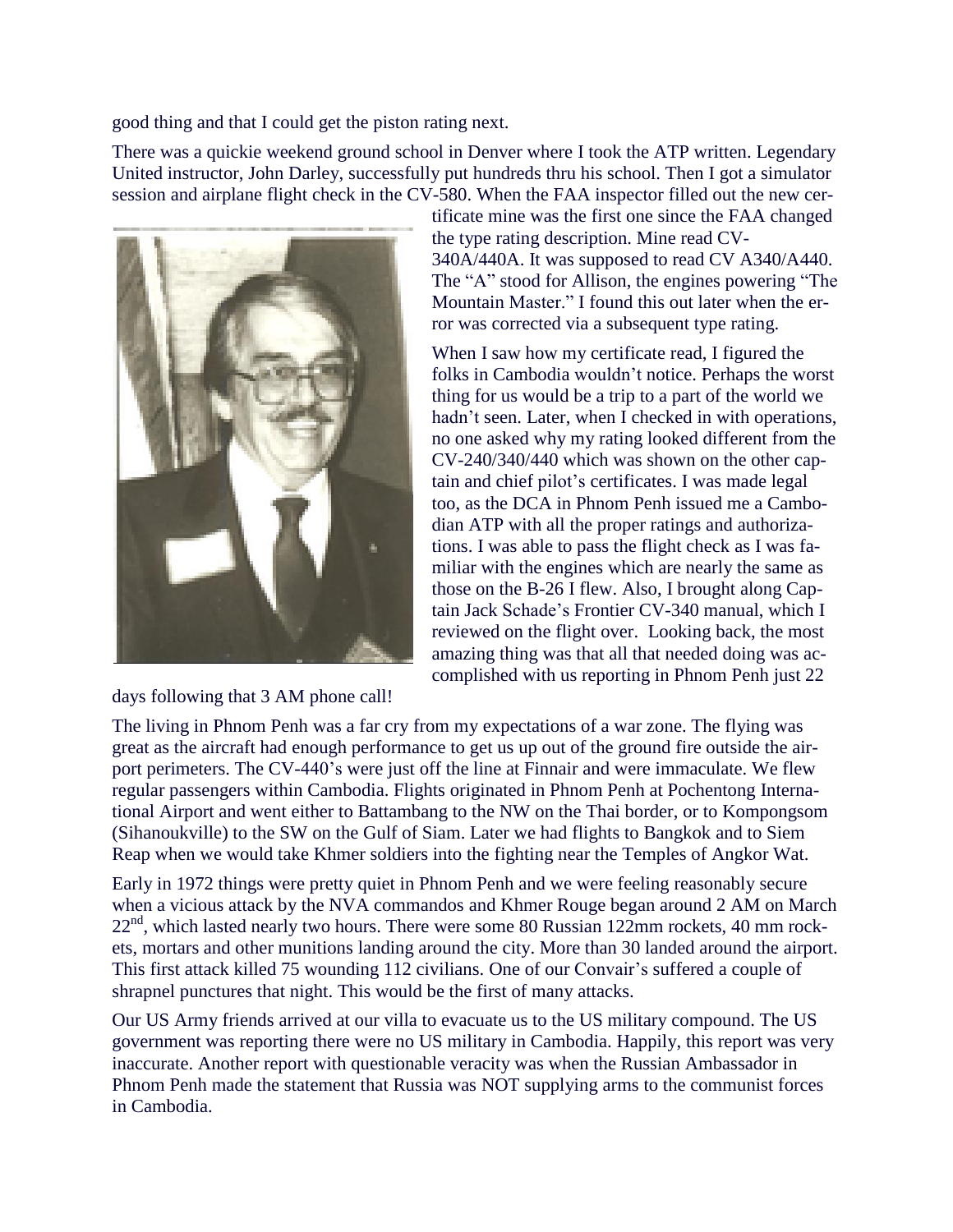I will never forget the trip in the jeep away from our villa in Toulecourt, a suburb of Phnom Penh. It was a dark night with lots of flares, incoming and outgoing artillery, and small arms going off all around us. As we rounded a corner, two young men dressed in black pajamas carrying AK-47's jumped up from a grass covered ditch and pointed their weapons at us. At this point, I was getting way behind on my worrying! I was sure these were NVA commandos or Khmer Rouge. However, it turned out they were members of the Home Guard. Once they, and we, determined who was who, we were allowed to complete our journey to the US compound near the Cambodian "Pentagon." We took shelter with the Military Delivery Team the rest of the night. This was the first of many rocket attacks. A day or so later we determined where a foul smell was coming from. On the gate posts along our street, there were several heads which were becoming ripe and attracting flies. These had belonged to some of the NVA commando's who attacked the nearby radio station killing several including the Khmer colonel, his French wife, their two children along with an unborn baby. The evidence indicated they made the colonel watch while atrocities were administered to his family before killing him too. Apparently, there is a belief over there that if you kill an enemy, and separate his head from his body, his spirit is forever haunted and cannot find Heaven. Hence, the gate post ornaments!

US Air Force Lt. Col. Mark Berent was the Air Attaché in Cambodia. We became acquainted and went out socially a few times. He ended up saving my fanny a couple of times too. Once, he hot footed it out to Pochentong, prior to our leaving on a mission, telling me we needed to replan our route. This is when we learned about Operation Arc Light when the B-52's began carpet bombing again. Another time was after I arrived at Pochentong after dropping off some troops at Siem Reap. When we took off we flew low over Tonle Sap a large inland body of water just SW of the Siem Reap airfield. We left the flaps down some to produce some extra wake and blew over a couple of sampans with several fishermen for fun. Mark told me it would probably not be



a good idea to try that again as this was how the Khmer Rouge and NVA commandos fed themselves. Along with their fishing nets, they carried AK-47's and would likely be on the lookout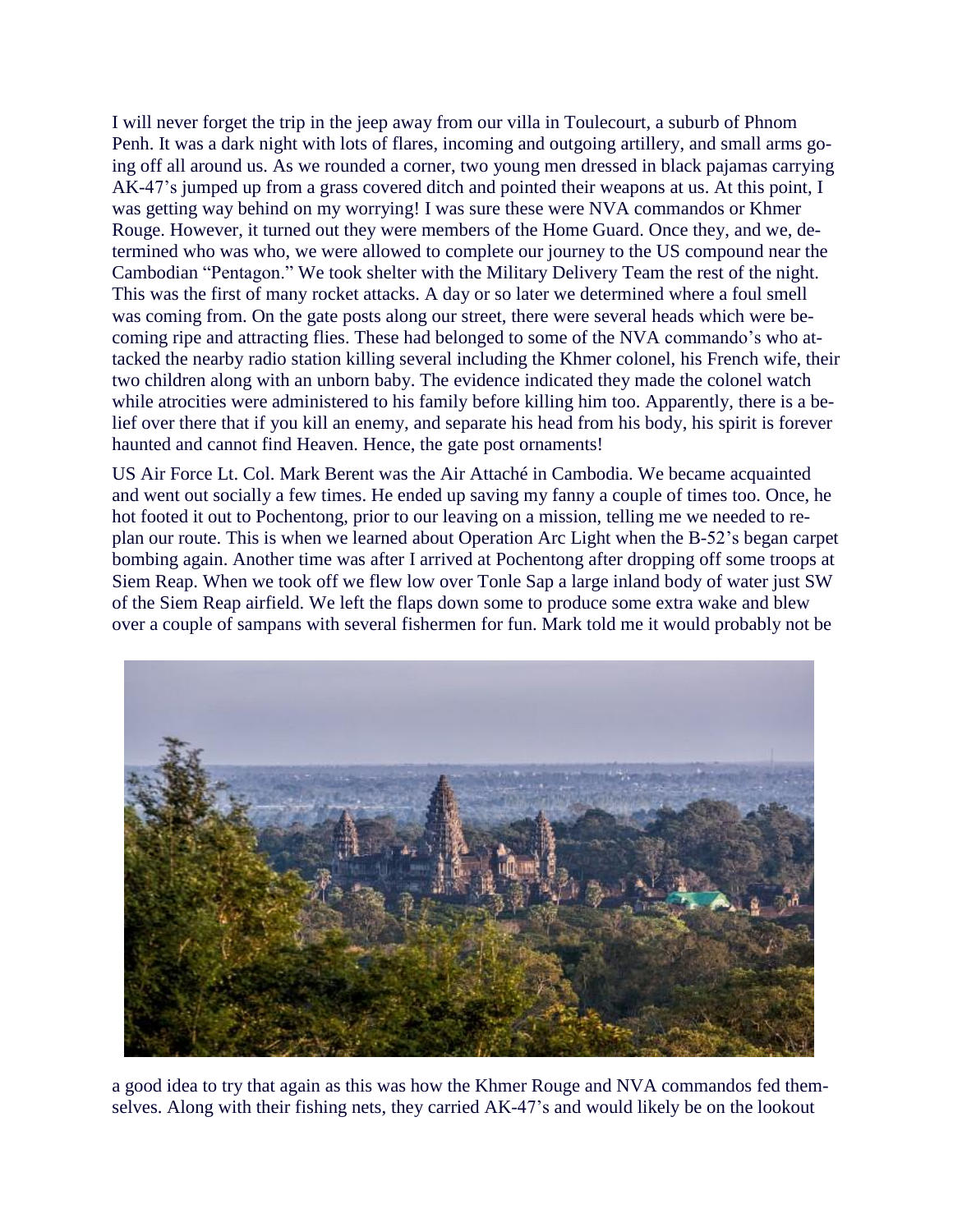for us next time. There were rumors that Tonle Sap was the residence of some crocodiles. I prefer to stay away from things such as that.

This brings me to the point of my sending you this story. One day I walked over to the side of the taxiway to get rid of my morning coffee. As I mentioned earlier, the Russian's had claimed they were not providing arms. Right there, sticking out of the sand was a spent Russian 122 rocket. I could plainly see the "CCCP" on the side along with other identification stenciling. Apparently, when it hit the sand, it did not blow up and ended up with, what once was, the pointy end sticking up and the rocket motor end down in the sand. I hesitated touching the thing not knowing whether or not it was still dangerous. So, I had one of the Army folks who knew munitions, Sgt. Percy Burns, look at the rocket. After Percy said it was safe to do so, we pulled it out of the sand and had our photo taken with it. I presented it to the Air Attaché, Col. Berent. He gave it to Mar-



shall Lon Nol, the Cambodia premier. As I remember the story, at a state dinner with the various nation's ambassadors, Marshall Lon Nol had the 122 rocket on the Russian ambassador's plate prior to asking him to leave Cambodia. I lost track of Col. Berent after the war.

**Above:** Capt. Billy Walker & USA MSgt. Percy Burns with spent Russian 122 MM Rocket

Moving ahead nearly 30 years, I was with my Nieuport 17 squadron "Lafayette Escadrille d' Arizona."

https://captainbillywalker.com/formationflying/formation-flying-lafayetteescadrille-d-arizona/ We had been invited to Luke AFB for an air show there. The 306<sup>th</sup> Fighter Group hosted us and after we put the airplanes in the hangar, we went to the Officers Club for a cold one. I was standing with the Nieuport 3 pilot, Col.

Roger Parrish. Roger is the only two-time leader of the USAF Thunderbirds and, later, was the Director of Training at America West Airlines after his Air Force career and a stint with Learjet. Our squadron does volunteer missing man fly -overs for Veterans Day, Memorial Day and special events to honor those who have made the supreme sacrifice for our country.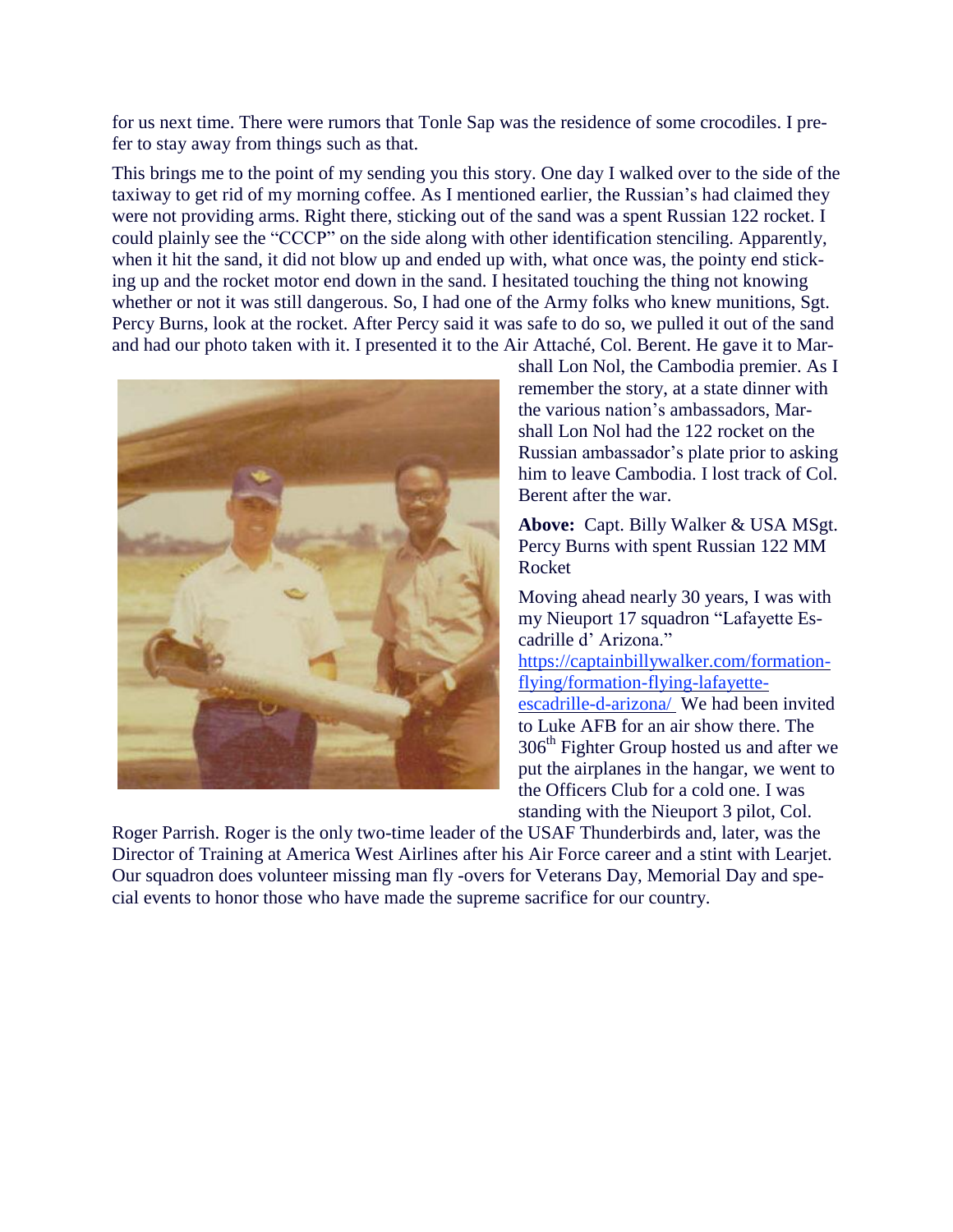Roger and I noticed three other fellow's talking near by. One, with his back to me, had a "F - --Jane Fonda" patch on his flight suit. I mentioned to Roger that we need those for our flight suits and went over to inquire where this fellow got his. As I got close, I recognized the voice. It was Mark Berent. He hadn't changed much over the years, but I had. I was 20 pounds heavier, what little hair left is grey, and I now sport a grey beard. So, I stuck my hand out and said "I haven't shaken hands with you since Phnom Penh in 1972!" Berent replied "…who the heck are you?" It didn't take him long to put things together and we were fast renewing an old friendship. Berent



had since authored a series of books on the SE Asia Air War. At one point he ran the air war in Cambodia. His five books are required reading at the USAFA and War College. If you like Tom Clancy's writing, in all likelihood you will love Mark Berent's books. They are factual accounts based on real events with fictional characters and cover the different operations like "Linebacker" and "Steel Tiger." You won't be able to put them down. I am not getting a commission selling his books, but if you are interested his web site is: <http://www.markberent.com/>

Mark Berent and Arlene Goode onboard for my last flight as an airline captain. September 29, 2001. Just days following the horrific 9-11 attack on the World Trade Center.

I see Mark on occasion as he lives near by. When I flew my farewell flight as an airline captain, Mark and his lovely companion, the late Arlene Goode, honored me by coming along. After being re-acquainted Cheryl and I met Mark and Arlene for dinner. Afterwards, as we went out to jump in our cars, Mark said "I have a present for you." He reached in the back of his SUV and handed me an old relic, a spent 122 mm rocket he had kept for nearly 30 years! It still has the "CCCP" stenciled on the side. Apparently, Mark recovered it after the infamous state affair.

When I first re-acquired this old 122 mm rocket I was not sure where I would put it, but with a story behind it such as it this, I knew that I would need to find a suitable fighter pilots pub or museum to house it. **I did!**

That ol' rocket is on permanent display at the only military museum in Arizona. Here's a link:

https://dema.az.gov/army-national-guard/papago-park/arizona-military-museum